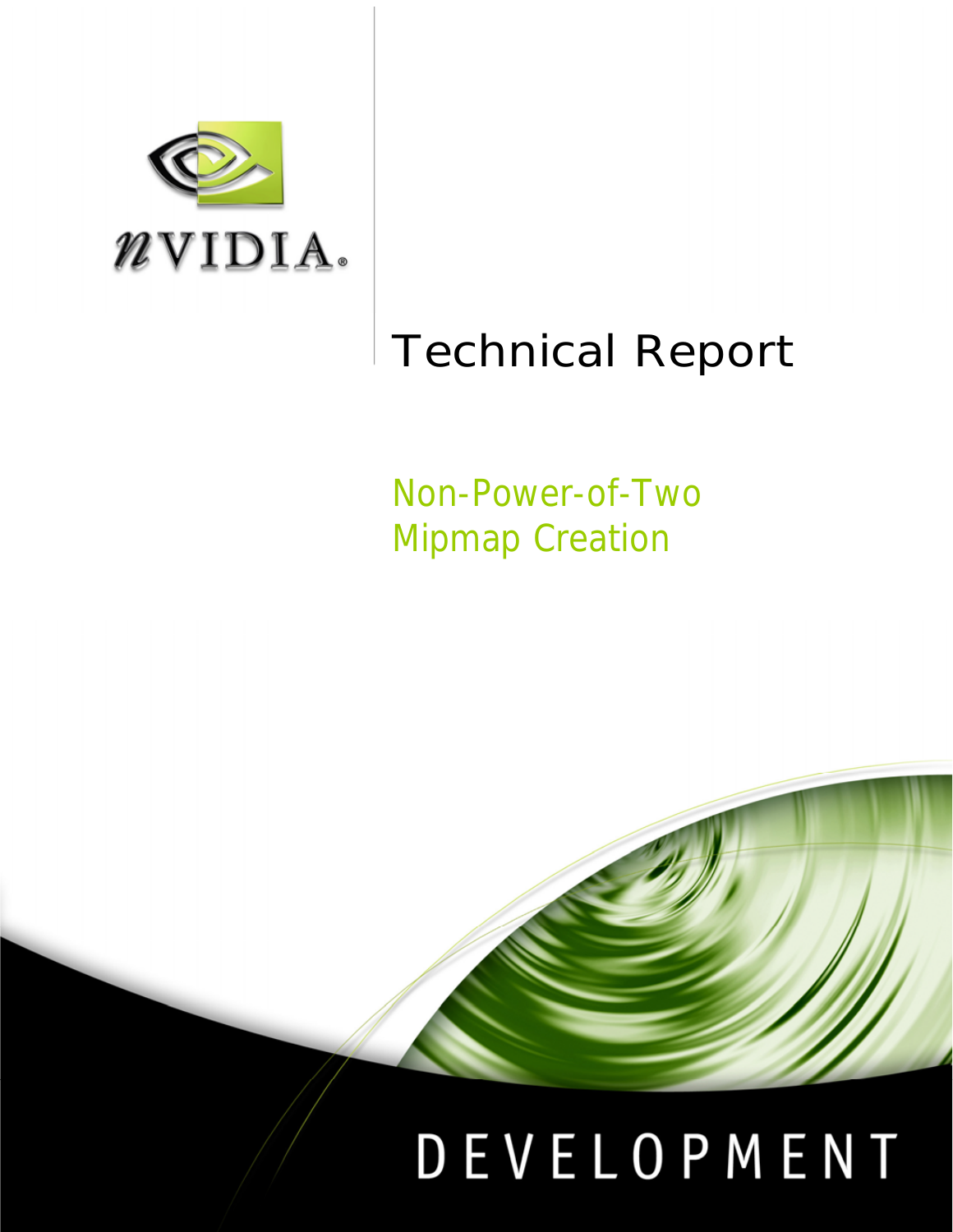# **Abstract**

Mipmapping is commonly used to avoid sampling artifacts during texture minification. The construction of mipmaps for textures whose size is a power-of-two is usually implemented with a box filter that computes the average of a 2x2 block of texels (texture pixels).

The GeForce 6 Series GPU family generalizes mipmapping to accommodate textures whose sizes are not powers-of-two. Here the mipmap construction is more complex. This document describes and gives code for a mipmap construction algorithm for non-power-oftwo textures that yields good quality results. The box filter used for power-of-two textures is generalized into a so-called polyphase filter that changes its filter weights for each texel. Additionally, the support of the filter increases from a 2x2 block of texels to up to 3x3. When a texture happens to have power-of-two dimensions, the algorithm described reduces to the standard algorithm.

We recommend the use of the algorithm here for non-power-of-two mipmap construction because use of other algorithms, such as naïve bilinear interpolation, for example, can lead to poor image quality when texture mapping.

Stefan Guthe sguthe@nvidia.com

Paul Heckbert [pheckbert@nvidia.com](mailto:pheckbert@nvidia.com)

NVIDIA Corporation 2701 San Tomas Expressway Santa Clara, CA 95050

October 5, 2003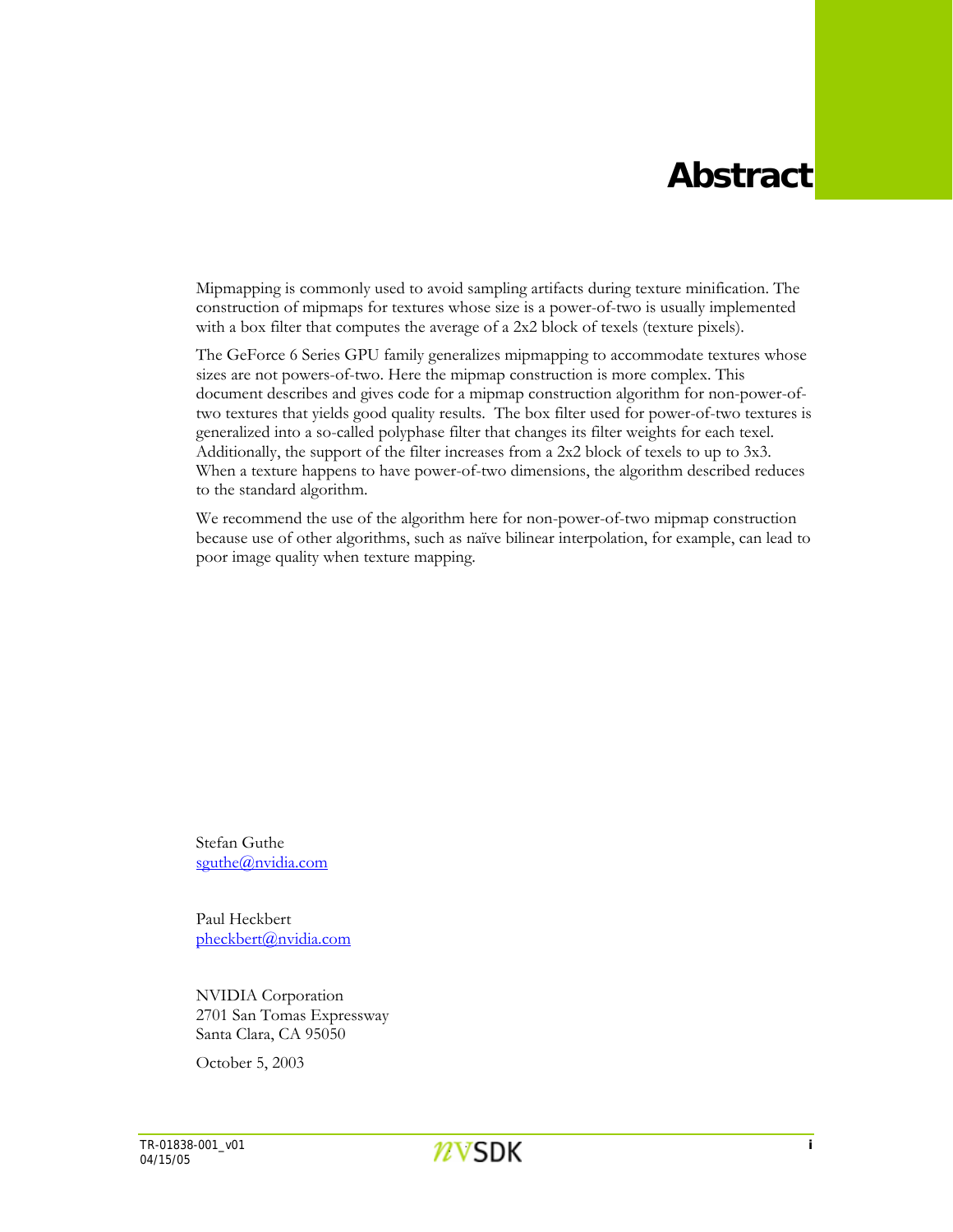# Mipmap Creation

Before generalizing mipmap creation to the non-power-of-two setting, let's first take a look at the commonly used algorithm. It involves averaging of 2 texels in the 1D case, 4 texels in the 2D case and 8 texels in the 3D case.

### Power-of-Two Mipmaps

Creating a mipmap for a power-of-two 2D texture is usually done with this simple box filter algorithm.

```
// Initialize mipmap[0] with texture 
... 
// Compute mipmap levels 
for (l=1; l<=maxlevel; l++)for (y=0; y< max(1, height>>1); y++) {
     float y0=y<<1; 
    float y1 = min(y0+1,max(1,height) > (1-1))-1;
    for (x=0; x< max(1, width>>1); x++) {
       float x0=x<<1; 
      float x1 = min(x0+1,max(1,width) > (1-1))-1;
      \text{minmap}[1][y][x]=0.25*(\text{minmap}[1-1][y0][x0]+\text{minmap}[1-1][y0][x1]+ mipmap[l-1][y1][x0]+mipmap[l-1][y1][x1]); 
     } 
   }
```
It constructs an array of 2D images mipmap[l], where level number l ranges from 0 at the finest level to  $log2(max(width, height))$  at the coarsest. The size of level l is  $max(1, height>>1)$  by max(1,width>>l).

See [Lance Williams, Pyramidal Parametrics, SIGGRAPH '83 Proceedings, July 1983].

### Non-Power-of-Two Mipmaps

We describe the scheme in 1D first. With non-power-of-two textures, the widths of the mipmap levels are no longer powers of two, but can be any number. Let wid[i] denote the width of level l. Two rules for the sequence of level widths are:

**Q** Rounding Down: wid[I] = floor(width>>1), maxlevel = floor(log2(width))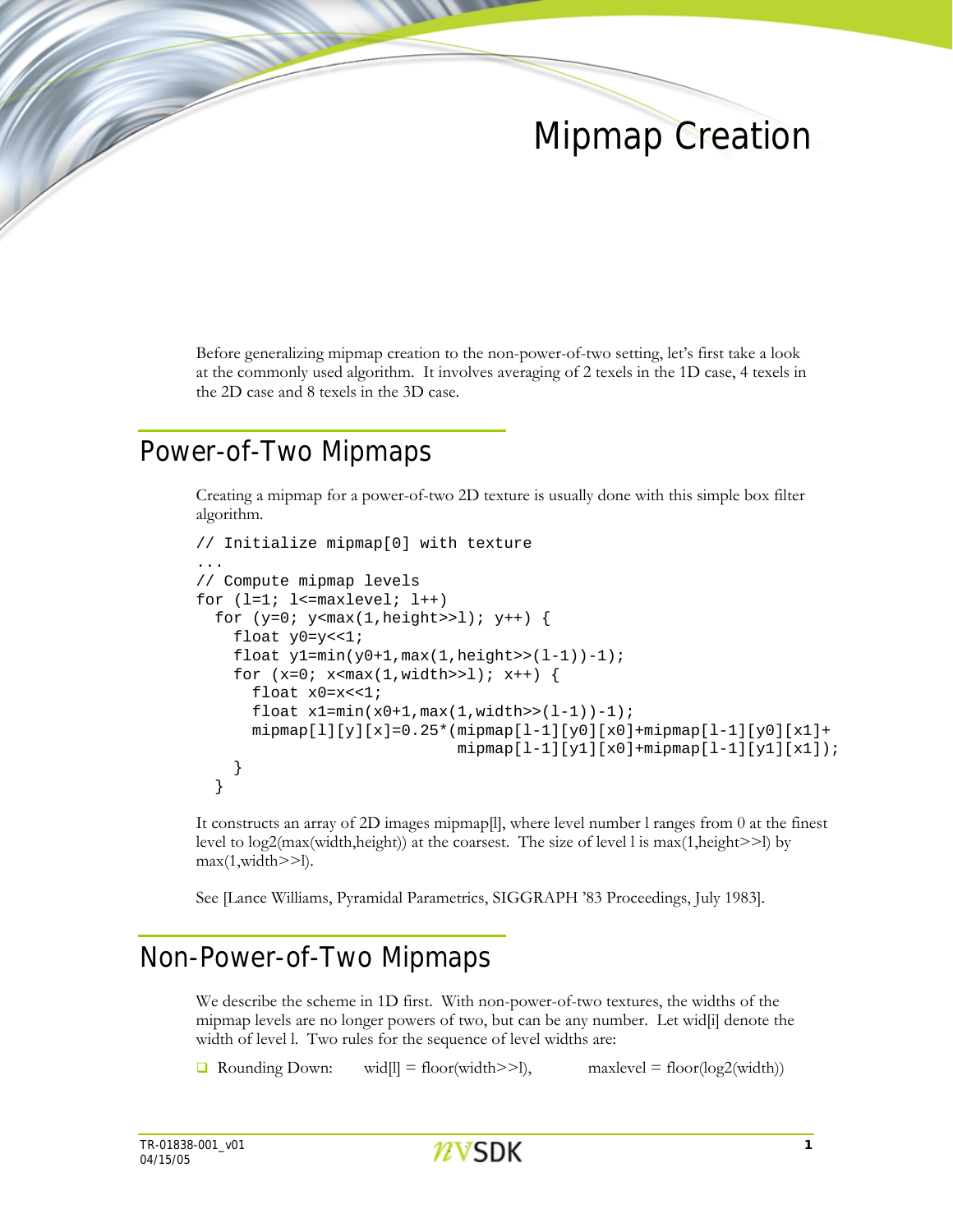**a** Rounding Up: wid[l] = ceil(width>>1), maxlevel = ceil(log2(width))

Examples:

| $\Box$ base width=127, rounding down: | 127, 63, 31, 15, 7, 3, 1       |
|---------------------------------------|--------------------------------|
| $\Box$ base width=127, rounding up:   | 127, 64, 32, 16, 8, 4, 2, 1    |
| $\Box$ base width=128, rounding down: | 128, 64, 32, 16, 8, 4, 2, 1    |
| $\Box$ base width=128, rounding up:   | 128, 64, 32, 16, 8, 4, 2, 1    |
| $\Box$ base width=129, rounding down: | 129, 64, 32, 16, 8, 4, 2, 1    |
| $\Box$ base width=129, rounding up:   | 129, 65, 33, 17, 9, 5, 3, 2, 1 |

If the base width happens to be a power of two, rounding up and down yield identical results. In general, the scale factor between successive levels is no longer 2. Rounding up is generally preferable because less information is lost between levels. But current Direct3D and OpenGL APIs support rounding down only. See [http://oss.sgi.com/projects/ogl](http://oss.sgi.com/projects/ogl-sample/registry/ARB/texture_non_power_of_two.txt)sample/registry/ARB/texture\_non\_power\_of\_two.txt.

For non-power-of-two textures, mipmap construction gets more complicated. First of all, we have to define some properties we would like the filter to have. The filter has to be

- $\Box$  symmetric, i.e., mirroring the texture will mirror all mipmap levels.
- $\Box$  energy conserving, i.e., the average of all mipmap levels has to be the same.
- $\Box$  a box filter of width 2 for each reduction by exactly a factor of 2 in any axis from a previous level.

Taking a look at the requirements, the simplest filter is a box filter with the width n'/n for filtering from texture width n' to n. For power-of-two textures or when n' is even,  $n'/n=2$ , but when rounding down with n' odd, the ratio is greater than 2, and when rounding up with n' odd, the ratio is less than 2. In order to get the correct weights for each texel in the previous mipmap level, we have to convolve this filter with a reconstruction filter, i.e. a box filter of width 1. The output texel is at the origin in Figure 1, whereas the texel of the previous mipmap level each have a distance of 1 to [each othe](#page-4-0)r. The resulting "trapezoid filter" has a support of width+1.

You can also derive this filter by thinking of each pixel as being one pixel wide, and computing the fractional pixel areas covered by a sliding box of width 'width'.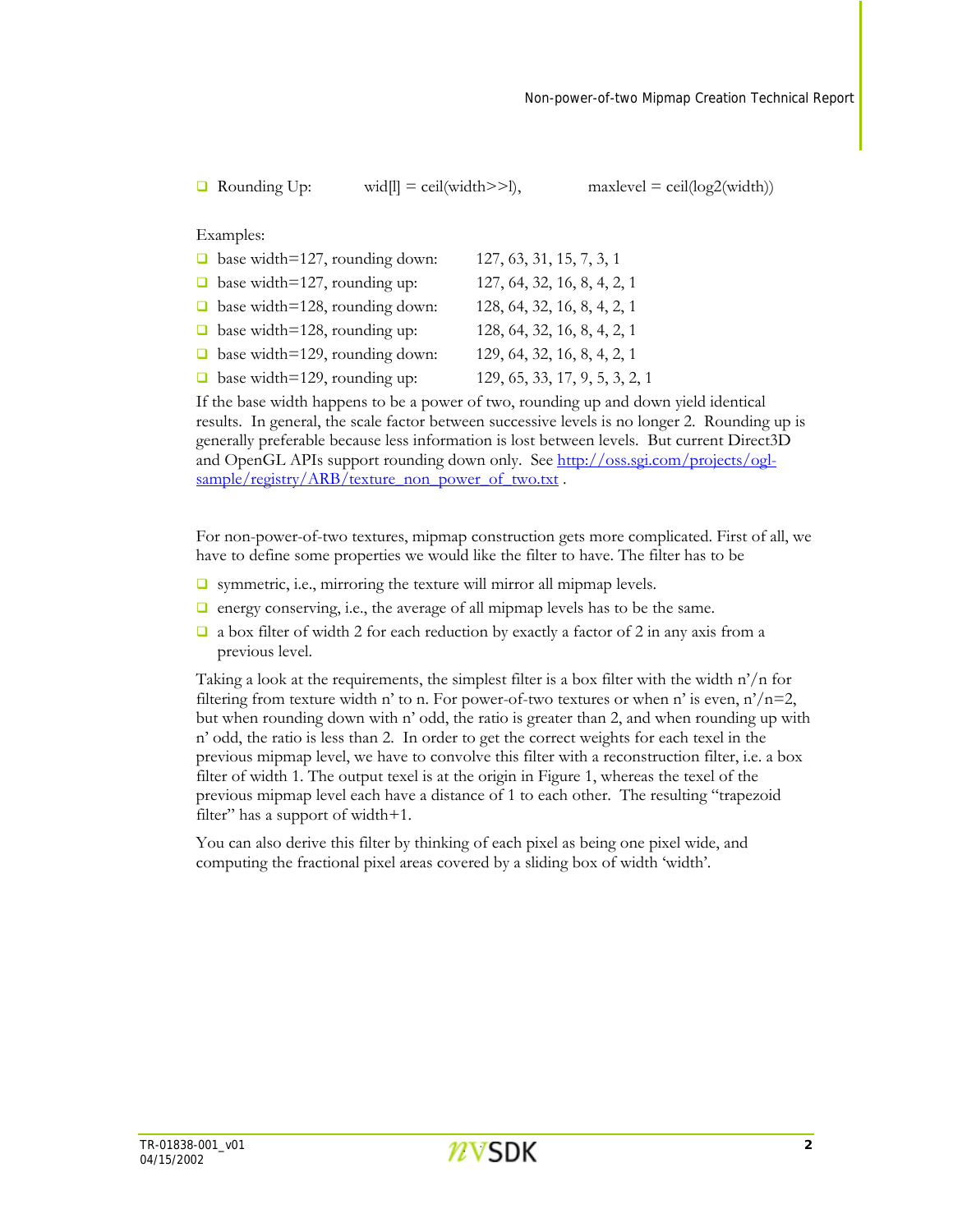<span id="page-4-0"></span>

Figure 1. Trapezoid filters constructed by convolving different box filter widths with a box filter of width 1.

## Simplifying the Polyphase Box Filter

Since the position of the filter is incremented by its width, the filter weights for the texel of the previous level change with x and y if the filter width is not an integer. Thus we have a polyphase filter. This is in contrast to the monophase filter used for power-of-two mipmap construction, whose coefficients are the same at every pixel (in 1D,  $\frac{1}{2}$  and  $\frac{1}{2}$ ). To simplify our filter a bit we first take a look at the possible settings we will encounter going from n' to n.

- **Q** Rounding down: i.e.  $n'=2*n+1$ , filter width  $(2*n+1)/n$
- $\Box$  No rounding: i.e. n'=2\*n, filter width 2
- Rounding up: i.e.  $n'=2*n-1$ , filter width  $(2*n-1)/n$

For textures other than 1D textures, a combination of cases 1 and 2 or 2 and 3 will be encountered for creating each of the mipmap levels.

#### Rounding Down

For the rounding down setting, we observe the following behavior.

- $\Box$  For position x in the current mipmap level, we always sample  $2*x$ ,  $2*x+1$  and  $2*x+2$  in the previous level.
- $\Box$  The first sample always ends up on the upward slope.
- $\Box$  The second sample is always in the flat center area.
- $\Box$  The third sample always ends up on the downward slope.
- $\Box$  The sample points move with a speed of -1/n along the filter kernel.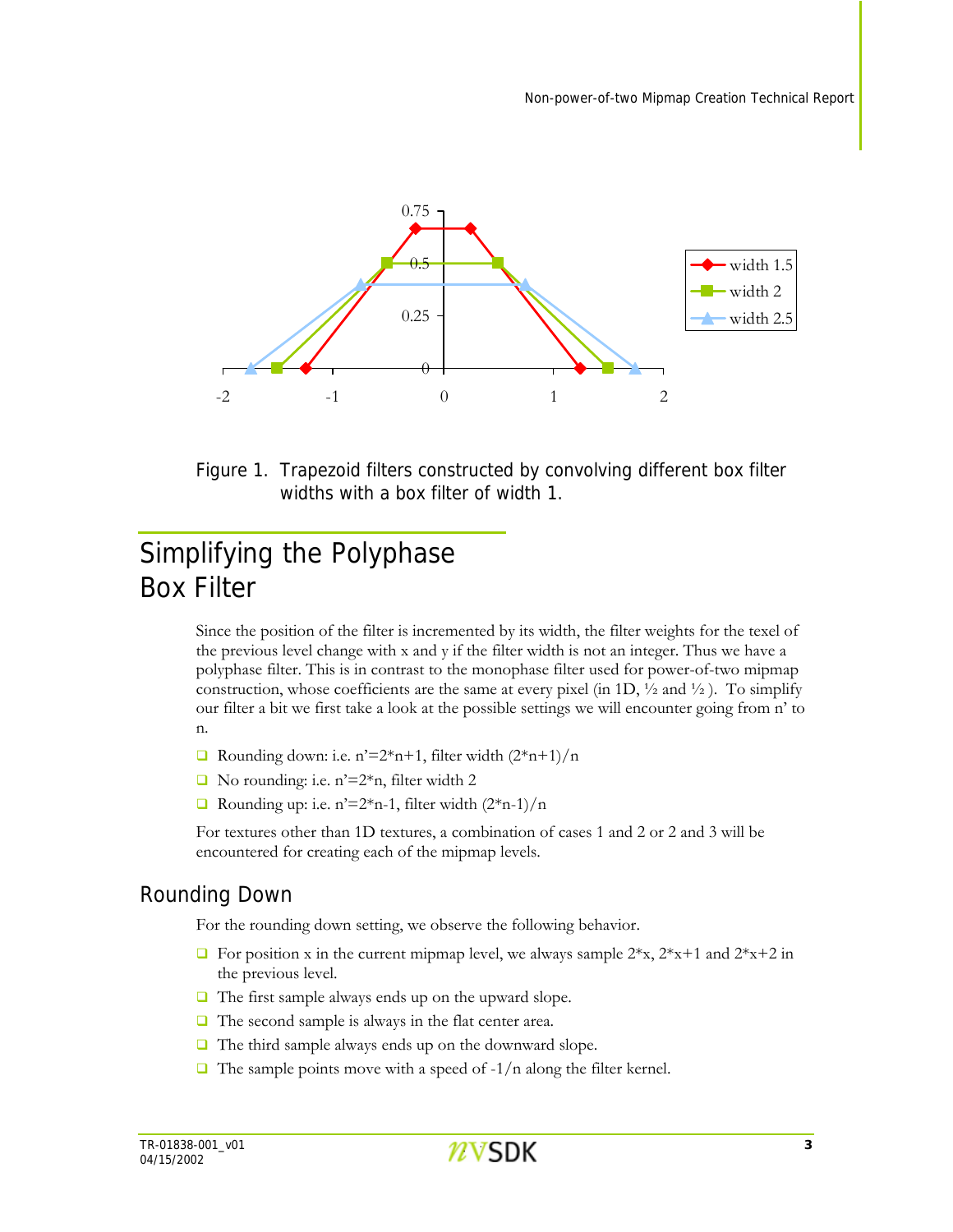Thus we can simplify the polyphase filter for this setting to the following algorithm in the 1D setting.

```
... 
for (x=0; x<n; x++) {
 w0 = (float)(n-x)/(2*n+1);w1 = (float) n / (2*n+1);w2 = (float)(1+x)/(2*n+1);minmap[1][x]=w0*minmap[1-1][2*x] + w1*minmap[1-1][2*x+1] + w2*mipmap[l-1][2*x+2]; 
} 
...
```
#### No Rounding

The no rounding setting is even simpler, since sampling a width 2 trapezoid at -.5 and .5 yields a monophase filter equivalent to a width 2 box filter. It can therefore be written as.

```
... 
for (x=0; x<n; x++) {
 minmap[1][x]=0.5*(minmap[1-1][2*x] + minmap[1-1][2*x+1]);} 
...
```
#### Rounding Up

The behavior for the rounding up setting is very similar to the rounding down setting.

- $\Box$  For position x in the current mipmap level, we always sample  $2*x-1$ ,  $2*x$  and  $2*x+1$  in the previous level.
- $\Box$  The first sample always ends up on the upward slope.
- $\Box$  The second sample is always in the flat center area.
- $\Box$  The third sample always ends up on the downward slope.
- $\Box$  The sample points move with a speed of 1/n along the filter kernel.

Thus we can simplify the polyphase filter for this setting to the following algorithm in the 1D setting.

```
... 
for (x=0; x<n; x++) {
 w0 = (float)(n-x-1)/(2*n-1);wl = (float) n / (2*n-1);w2 = (float) x /(2 * n - 1);
 minmap[1][x]=w0*minmap[1-1][2*x-1]+w1*minmap[1-1][2*x] +w2*mipmap[1-1][2*x+1];
} 
...
```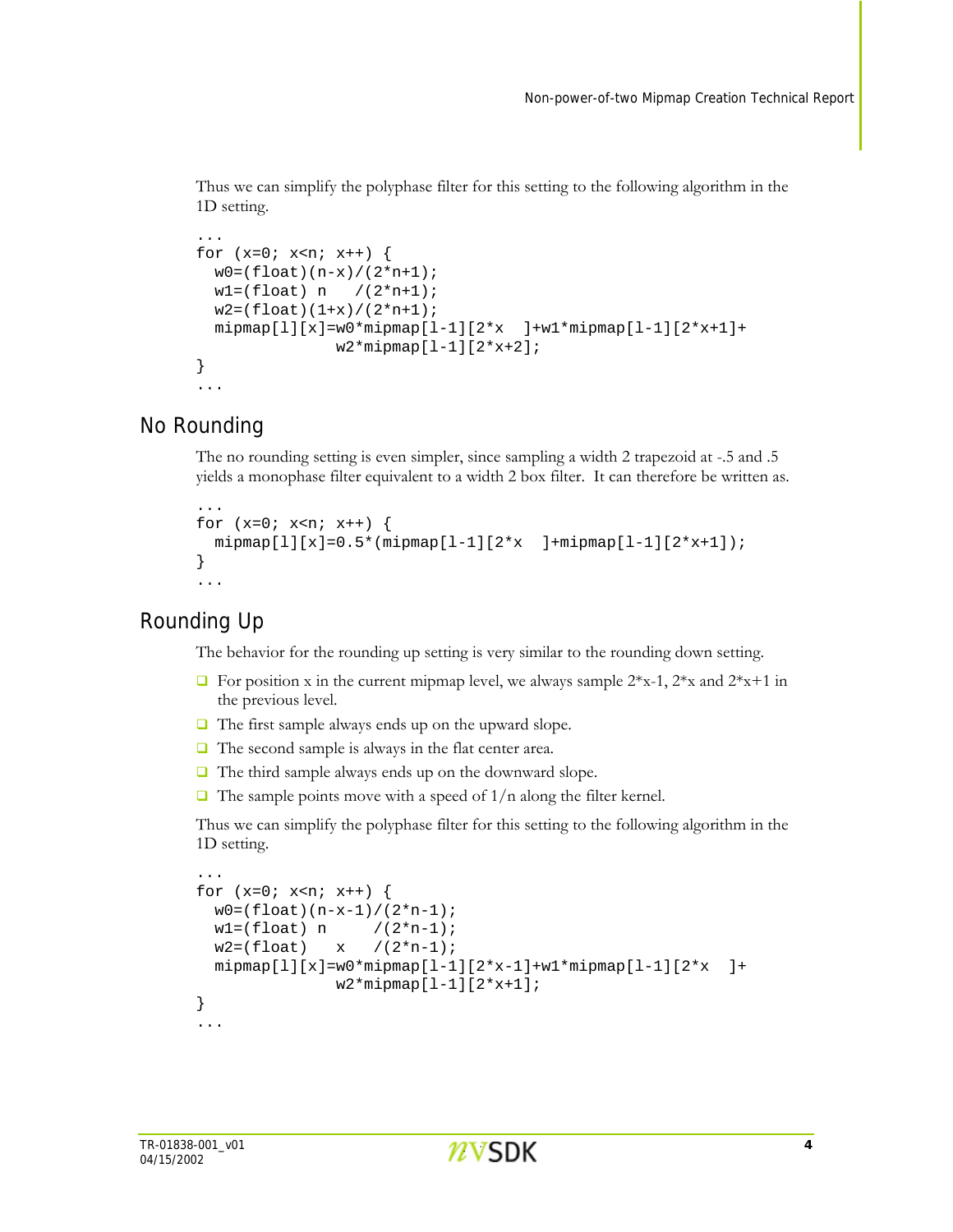When generalizing to 2D, the formulas require slight modification to allow for non-square textures.

| $\Box$ Rounding Down: | $\text{wid}$ [I] = max(1,floor(width>>I))                  |  |
|-----------------------|------------------------------------------------------------|--|
|                       | $\text{hei}[l] = \max(1, \text{floor}(\text{height} > l))$ |  |
|                       | $maxlevel = floor(log2(max(width, height)))$               |  |
| $\Box$ Rounding Up:   | similar, replacing 'floor' with 'ceil'                     |  |

With rounding down, for example, the sequence of level sizes for a  $31x10$  texture is:  $31x10$ , 15x5, 7x2, 3x1, 1x1.

<span id="page-6-0"></span>Using the 2D variant of this simplified polyphase box filter, we get a mipmap as seen in [Figure 2.](#page-6-0) 



#### Figure 2. Mipmap for a  $127<sup>2</sup>$  checkerboard texture and rounding down setting.

For a better evaluation of the quality of the mipmap creation algorithm we compare an image ([Figure 3\)](#page-7-0) rendered with a power-of-two mipmap (1282) against an image ([Figure 4\)](#page-7-1)  rendered with a non-power-of-two mipmap (1272). This size, a power of two minus one, was chosen because it is the most difficult test case for rounding down.

While there is little difference in the images rendered with anisotropic filtering, the isotropic filtering is blurrier near the horizon for the non-power-of-two case. This is because the hardware does level of detail (LOD) selection using log2(footprint size), which assumes a factor of 2 between successive levels, but the mipmap deviates from this rule. The hardware's LOD formula assumes that the region in level 0 corresponding to a texel at level l has width 2<sup>1</sup>, but in a non-power-of-two texture, that width is actually wid[0]/wid[l]. With rounding down, that width is greater than 2<sup>1</sup>, so the image is blurred more than desired. This blurring is worst when the texture size is a power of two minus one. There is no new blurring when the size is a power of two, because our algorithm reduces to the standard power-of-two mipmap construction algorithm in that case.

Although this blurring is undesirable, it is the best one can do when rounding down. A naïve alternative algorithm would use standard bilinear interpolation to construct successive mipmap levels, but that would result in dropped details because of gaps between the triangle filters, and that would be far more objectionable than blurring.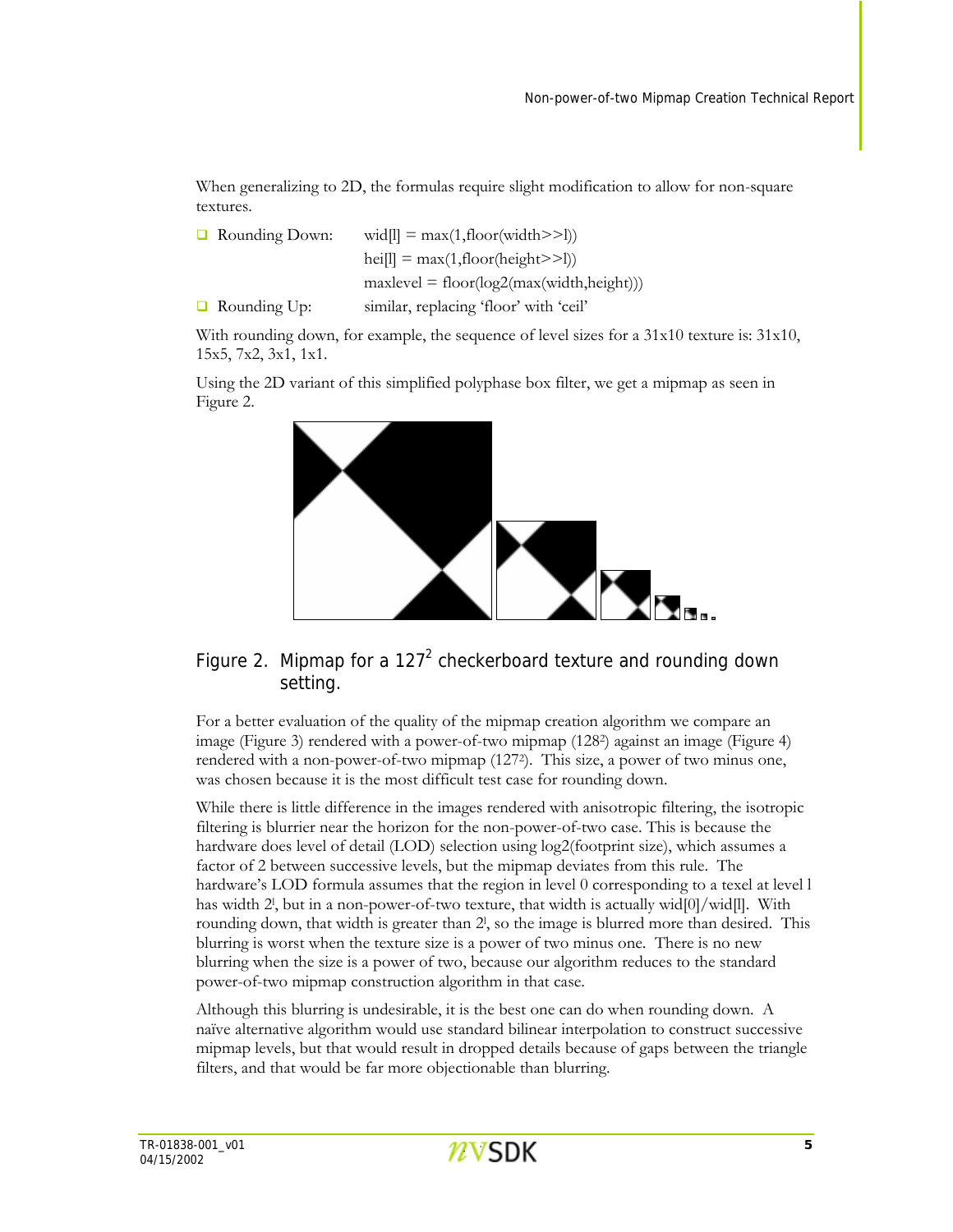If API's supported rounding up, superior results would be achievable, nearly as good as those for power-of-two textures, if overlapping filters of fixed width were used from level to level. A complication of this approach is that the texture wrap mode (repeat, mirror, clamp, etc) would need to be known during mipmap construction. We urge Direct3D and OpenGL to adopt rounding up as their standards so that non-power-of-two mipmaps will no longer be handicapped by blurring. For now, we must live with it, however.

<span id="page-7-0"></span>

Figure 3. Image rendered using a power-of-two mipmap (128<sup>2</sup>) with isotropic (left) and anisotropic filtering (right).

<span id="page-7-1"></span>

Figure 4. Image rendered using a non-power-of-two mipmap (127<sup>2</sup>) with isotropic (left) and anisotropic filtering (right), and rounding down.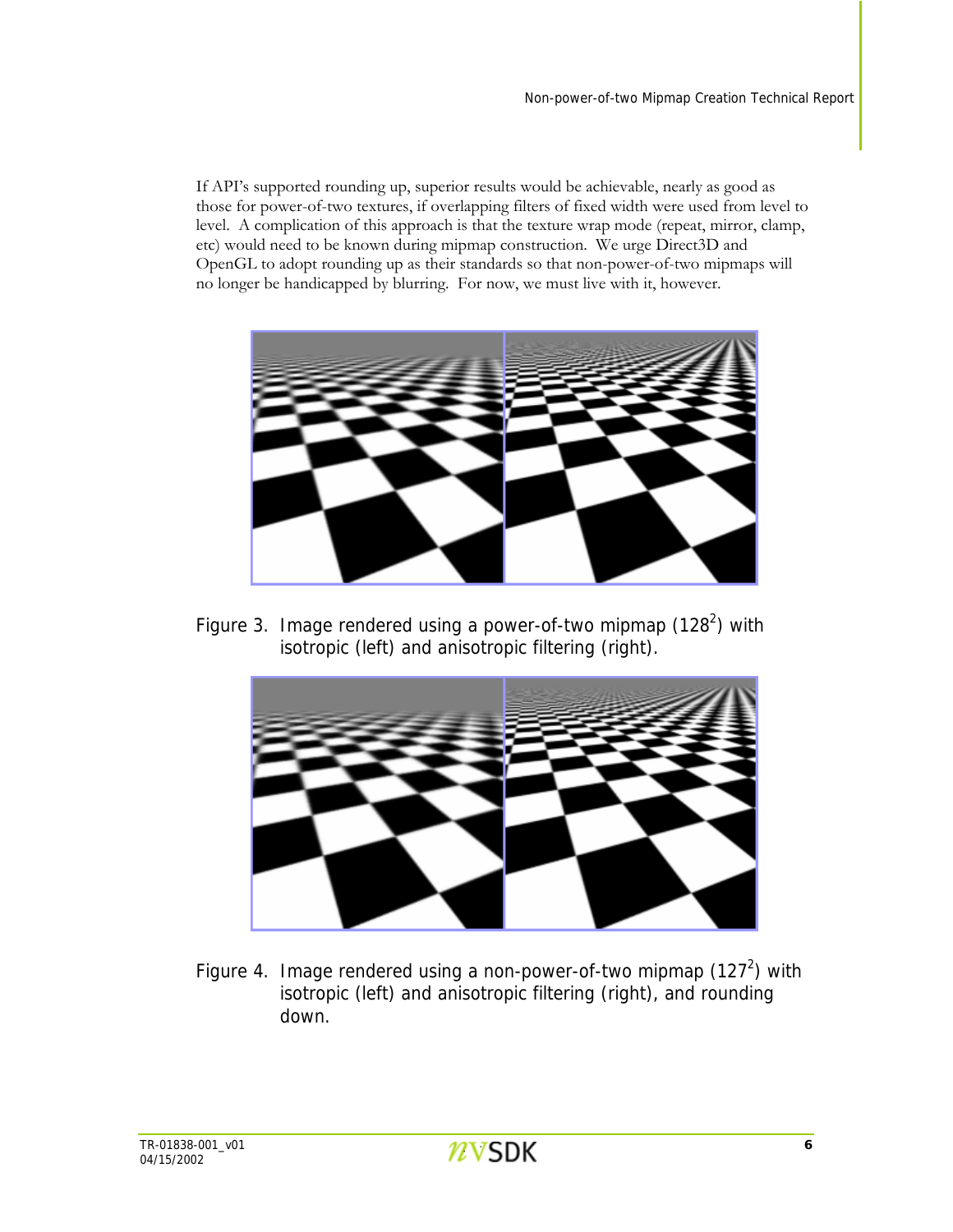# GPU Implementation

We now describe two implementations of the mipmap construction algorithm. The first, higher precision approach employs a fragment program and operates in one pass, while the second, lower precision approach employs no fragment program and operates in two passes. The latter is faster.

To implement automatic generation of mipmaps and mipmapping for dynamic textures at high speed, the filtering can be carried out using the GPU.

The simplified polyphase box filter is very easy to implement using a fragment program in OpenGL or Direct3D that does 9 nearest neighbor samples and applies the filter weights. In order to do so, we set up the rendering in a way that the center of texel 0 of the current mipmap level maps to 0 in camera space and the center of texel n-1 maps to 1 in camera space. We then set up the fragment program and supply it with the distance between two texel in the previous mipmap level in texture space. After that we draw a quad that covers the whole current mipmap level and supply the filter weights as texture coordinates of that quad. The complete filtering to decimate an image of size lastwidth\*lastheight to size width\*height, looks like this.

```
... 
float hx = (2.0f*width -1.0f)/lastwidth;
float hy = (2.0f*height-1.0f)/lastheight; 
float w0xs, w0xe, w2xs, w2xe, w0ys, w0ye, w2ys, w2ye; 
if (lastwidth&1) { 
 w0xs = w2xe = (float) width/(float) lastwidth;w0xe = w2xs = 1.0f/(float) lastwidth;} else { 
 w0xs = w0xe = 0.5f;
 w2xs = w2xe = 0.0f;
} 
if (lastheight&1) { 
 w0ys = w2ye = (float) height/(float) lastheight;w0ye = w2ys = 1.0f/(float) lastheight;} else { 
 w0ys = w0ye = 0.5f;
 w2ys = w2ye = 0.0f;
} 
float w1x = w0xs;float w1y = w0ysglBegin(GL_QUADS);
```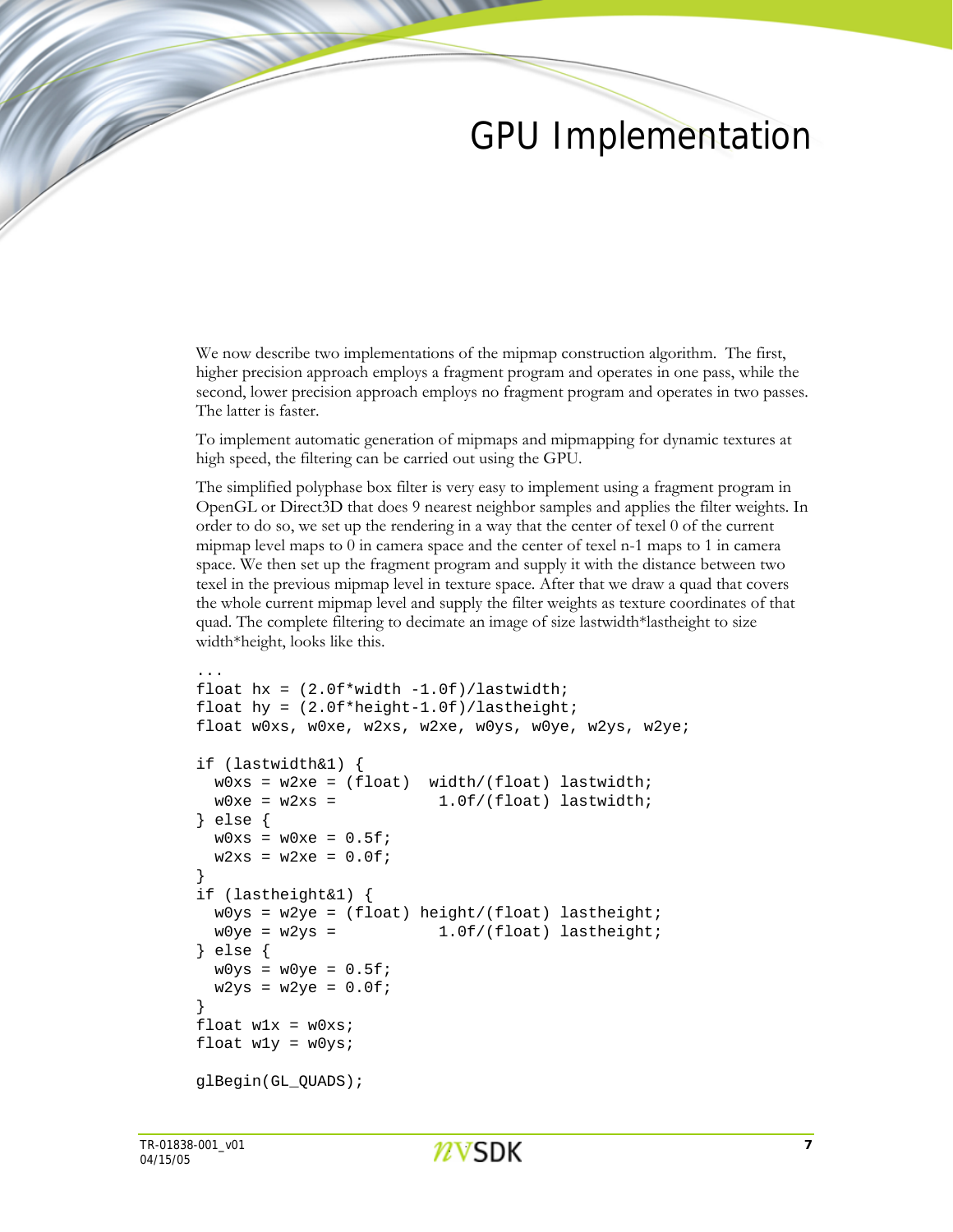```
glMultiTexCoord2fARB(GL_TEXTURE0_ARB, 0.0f, 0.0f); 
glMultiTexCoord4fARB(GL_TEXTURE1_ARB, w0xs, w2xs, w0ys, w2ys); 
glVertex2f(0.0f, 0.0f); 
glMultiTexCoord2fARB(GL_TEXTURE0_ARB, 0.0f, hy); 
glMultiTexCoord4fARB(GL_TEXTURE1_ARB, w0xs, w2xs, w0ye, w2ye); 
glVertex2f(0.0f, 1.0f); 
glMultiTexCoord2fARB(GL_TEXTURE0_ARB, hx, hy); 
glMultiTexCoord4fARB(GL_TEXTURE1_ARB, w0xe, w2xe, w0ye, w2ye); 
glVertex2f(1.0f, 1.0f); 
glMultiTexCoord2fARB(GL_TEXTURE0_ARB, hx, 0.0f); 
glMultiTexCoord4fARB(GL_TEXTURE1_ARB, w0xe, w2xe, w0ys, w2ys); 
glVertex2f(1.0f, 0.0f); 
glEnd(); 
... 
Together with the following fragment program. 
!!FP2.0 
DECLARE Const0 = \{1.0f/lastwidth, 1.0f/lastheight, w1x, w1y\};
TEX RO, f[TEXO], TEXO, 2D;
MULR R0, R0, f[TEX1].x; 
MADR R3.xy, Const0, \{1,0\}, f[TEX0];
TEX R1, R3, TEX0, 2D; 
MADR R0, R1, Const0.z, R0;
MADR R3.xy, Const0, \{2,0\}, f[TEX0];
TEX R1, R3, TEX0, 2D; 
MADR RO, R1, f[TEX1].y, RO;
MULR R0, R0, f[TEX1].z; 
MADR R3.xy, Const0, \{0,1\}, f[TEX0];
TEX R1, R3, TEX0, 2D; 
MULR R1, R1, f[TEX1].x; 
MADR R3.xy, Const0, {1,1,0,0}, f[TEX0]; 
TEX R2, R3, TEX0, 2D; 
MADR R1, R2, Const0.z, R1;
MADR R3.xy, Const0, {2,1,0,0}, f[TEX0]; 
TEX R2, R3, TEX0, 2D; 
MADR R1, R2, f[TEX1].y, R1; 
MADR R0, R1, Const0.w, R0;
MADR R3.xy, Const0, {0,2,0,0}, f[TEX0]; 
TEX R1, R3, TEX0, 2D; 
MULR R1, R1, f[TEX1].x; 
MADR R3.xy, Const0, {1,2,0,0}, f[TEX0]; 
TEX R2, R3, TEX0, 2D; 
MADR R1, R2, Const0.z, R1;
MADR R3.xy, Const0, \{2, 2, 0, 0\}, f[TEX0];
TEX R2, R3, TEX0, 2D;
MADR R1, R2, f[TEX1].y, R1;
```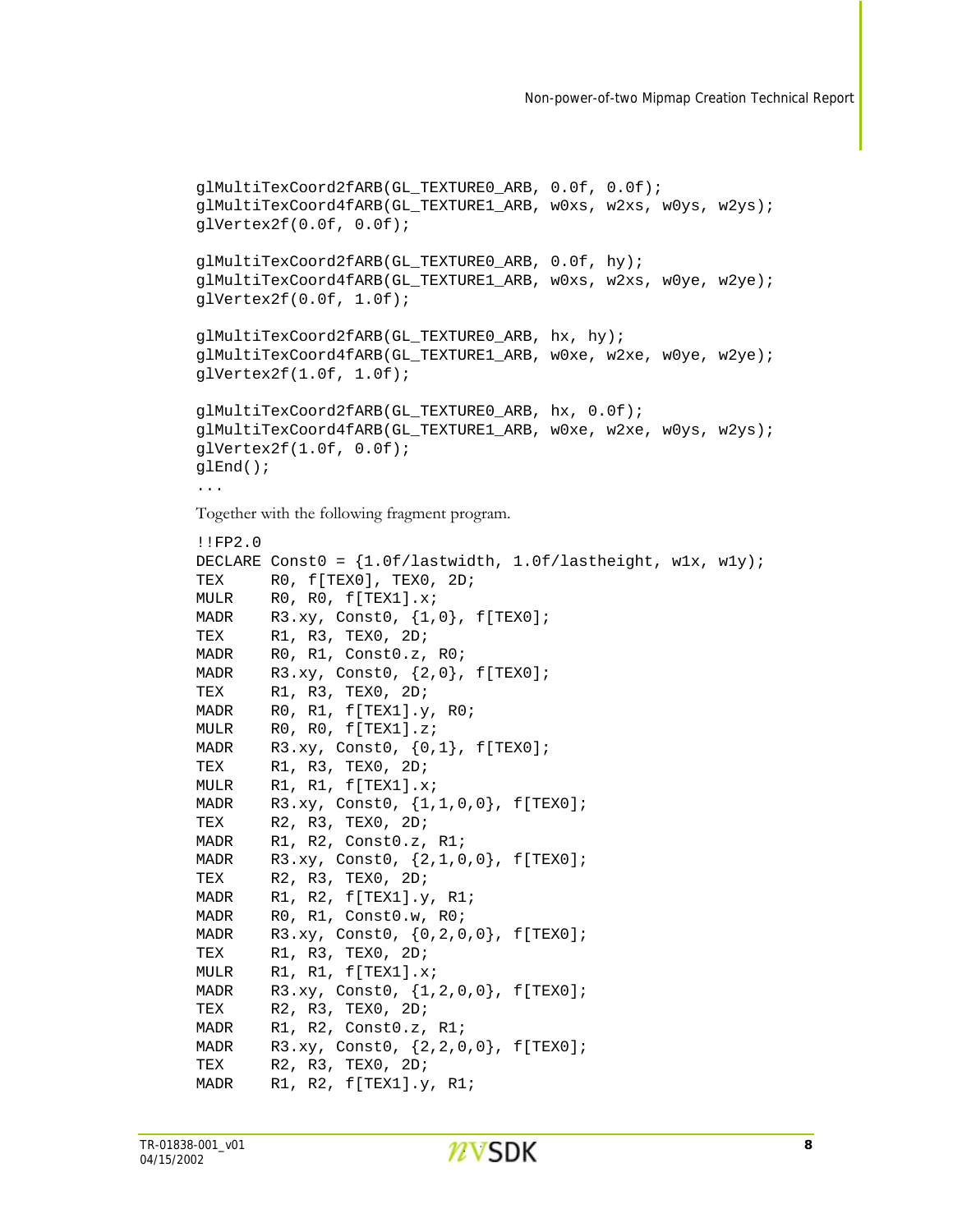```
MADR o[COLR], R1, f[TEX1].w, R0; 
END
```
### Two-Pass Approach

If we take a closer look at what the filter does, we can rewrite the filter weights w0, w1 and w2 as

 $\Box$  w() = (1 - a) / 2  $\Box$  w1 = (1 - b) / 2 + a / 2  $\Box$  w2 = 1 - w0 - w1 = b / 2 with **a** = 1 - 2 \* w0 = 1 - 2 \* (n - x) / (2 \* n + 1) = (1 + 2 \* x) / (2 \* n + 1)  $\Box$  b = 2 \* w2 = (2 + 2 \* x) / (2 \* n + 1).

We can then change the calculation of the current mipmap from

 $\text{minmap}[1][x] = w0 * \text{minmap}[1-1][2*x] + w1 * \text{minmap}[1-1][2*x+1] +$  $w2 * mipmap[1-1][2*x+2];$ 

into

 $mipmap[1][x] = 0.5f * ((1 - a) * mipmap[1-1][2*x] +$ a  $*$  mipmap $[1-1][2*x+1]$ ) +  $0.5f * ((1 - b) * mipmap[1-1][2*x+1] +$ b  $*$  mipmap $[1-1][2*x+2])$ ;

Now the filtering is implemented as two linear interpolations, one by a, and the other by b, followed by the average of two textures. Additionally, if we compare  $b(x)$  to  $a(x)$ , we get:

 $a(x) = (1 + 2 * x) / (2 * n + 1)$  $\Box$  b(x) = (2 + 2 \* x) / (2 \* n + 1)  $a(x+1) = (3 + 2 * x) / (2 * n + 1)$  $b(x+1) = (4 + 2 * x) / (2 * n + 1)$ 

So the first two linear interpolations can be combined into a single one and the average can be calculated as a width 2 box filter. Therefore we can do the filtering in two passes of standard texture mapping with bilinear filtering. We first set up an intermediate texture of size 2\*width×2\*height and render the first quad.

```
... 
glViewport(0, 0, 2*width, 2*height); 
glOrtho(0, 2*width, 0, 2*height, 0, -1); 
float lx = (float) (lastwidth -2*width)/(2*lastwidth *lastwidth);
float ly = (float) (lastheight-2*height)/(2*lastheight*lastheight);float hx = 1.0 - lx;
float hy = 1.0 - 1y;
```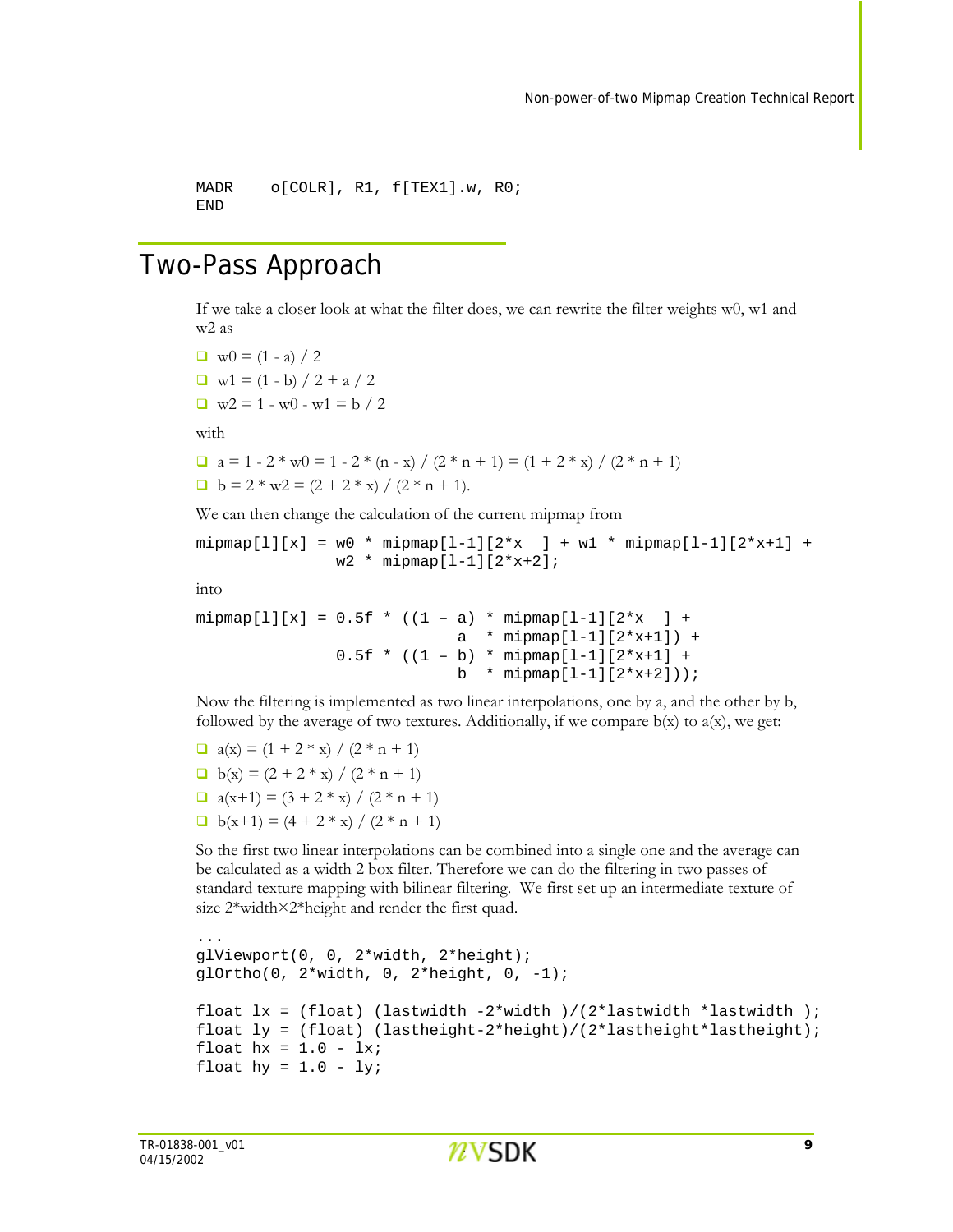```
glBegin(GL_QUADS);
glMultiTexCoord2fARB(GL_TEXTURE0_ARB, lx, ly);
glMultiTexCoord2fARB(GL_TEXTURE0_ARB, lx, hy);
glMultiTexCoord2fARB(GL_TEXTURE0_ARB, hx, hy);
glMultiTexCoord2fARB(GL_TEXTURE0_ARB, hx, ly);
glVertex2f(0.0f , 0.0f); 
glVertex2f(0.0f , 2.0f*height); 
glVertex2f(2.0f*width, 2.0f*height); 
glVertex2f(2.0f*width, 0.0f); 
glEnd();
```

```
...
```
After that we render the second quad using the intermediate one as the current texture.

```
glViewport(0, 0, width, height);
glOrtho(0, width, 0, height, 0, -1);
glBegin(GL_QUADS);
glMultiTexCoord2fARB(GL_TEXTURE0_ARB, 0.0f, 0.0f);
glMultiTexCoord2fARB(GL_TEXTURE0_ARB, 0.0f, 1.0f);
glMultiTexCoord2fARB(GL_TEXTURE0_ARB, 1.0f, 1.0f);
glMultiTexCoord2fARB(GL_TEXTURE0_ARB, 1.0f, 0.0f);
... 
glVertex2f( 0.0f, 0.0f); 
glVertex2f( 0.0f, height); 
glVertex2f(width, height); 
glVertex2f(width, 0.0f); 
glEnd(); 
...
```
Although this implementation is a lot simpler, the result is nearly always the same as for the texture coordinates during bilinear interpolation, and quantization of pixel values during the single pass algorithm. It would be exactly the same if not for quantization of fractional first pass. We have found that mipmaps constructed with the two pass algorithm differ in pixel value from those of the one pass algorithm by at most 1 in each level with non-integer scaling, however. The average of each mipmap level stays constant with this approach; so the 1x1 mipmap level has an error of 1 or less. Since the two pass algorithm is about twice as fast as the one pass algorithm, we recommend it.